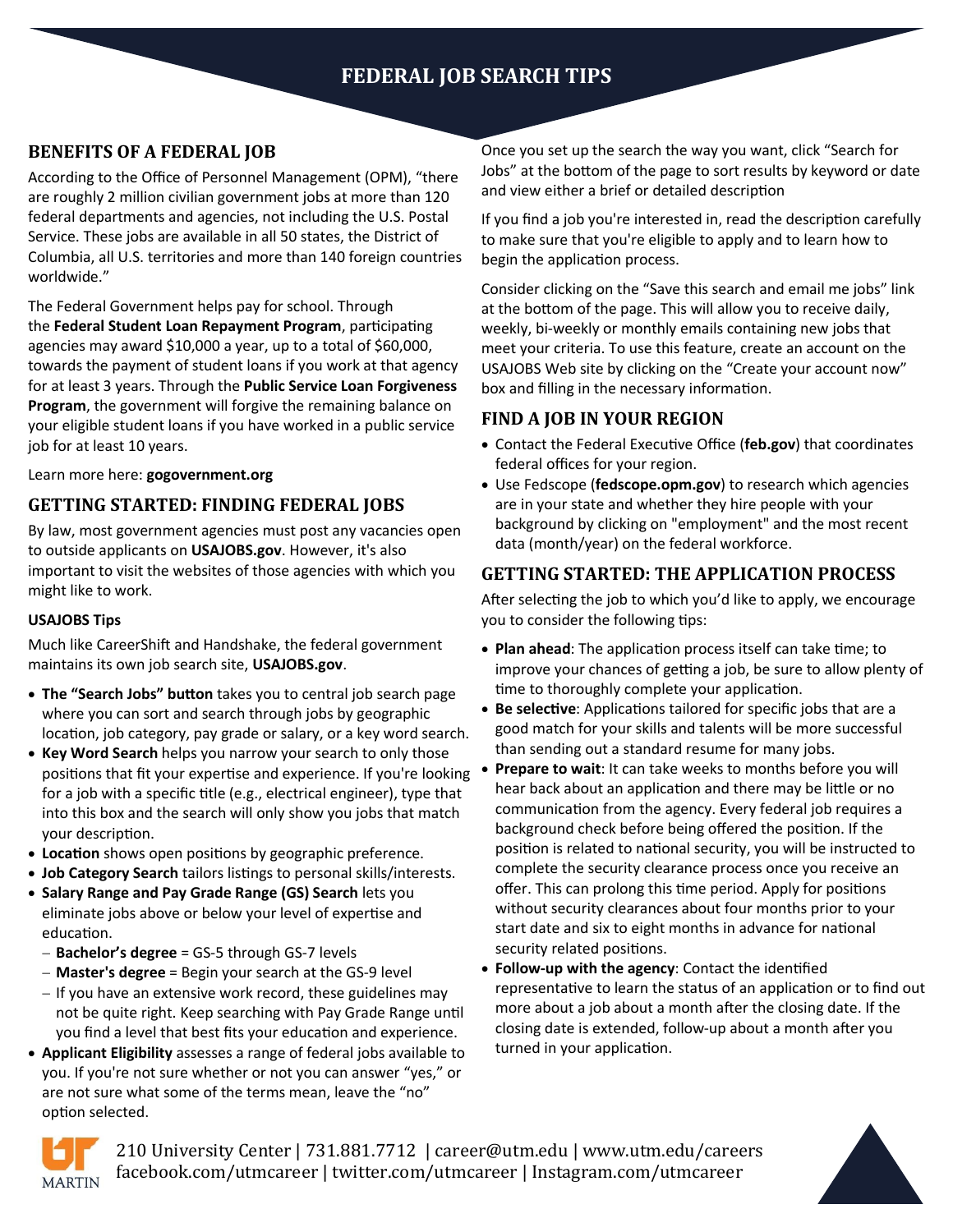## **CREATING FEDERAL RESUME**

Forget what you know about typical resume writing. While you may find yourself summarizing your work history into a one-page document for a typical job application, your federal resume should be more detailed two-to-five page document for an entry-level job. A federal resume goes into more depth about your skills, past duties and accomplishments.

#### **What to Include**

To write your federal resume, we strongly suggest using the Resume Builder available on USAJOBS.gov. It will guide you through the resume writing process, ensuring that you do not leave out important pieces of your application. It also allows you to store multiple resumes, so that you can tailor each one to a different position. The Resume Builder will also eliminate decorative formatting by generating a template that looks the same for every applicant, ensuring a fair and equal process.

## **Candidate Information**

Provide basic information, including your name, contact information and citizenship. Most positions require applicants to be a U.S. citizen, but there may be exceptions for hard to fill jobs. You also need to identify whether you have ever worked for the federal government and whether you qualify for veteran's preference. If you have never served on active duty in the Armed Forces, then you are not eligible for veteran's preference. *Required*: Name, contact information, citizenship, whether you claim veteran's preference, federal employee information.

#### **Work Experience**

List the required elements for any relevant jobs you've held. Each component is essential to your resume meeting minimum qualifications. Experienced workers may list only jobs held in the last 10 years. *Required*: Employer, location, position title, start and end date, average hours worked per week, responsibilities and accomplishments - *Optional*: You may want to include your supervisor(s) as a reference. Including your salary is also optional and will not exclude your resume from consideration.

#### **Education**

Include basic information about all schools attended and coursework completed. Only list degrees from accredited schools or programs that meet the Office of Personnel Management's standards. If you wish to substitute education for experience to qualify for a job, you must include the information about coursework in your resume. To ensure that you receive appropriate credit for your academic credentials, you should provide as much information as possible. *Required*: Schools attended, degrees obtained - *Optional*: Grade point averages, relevant coursework taken, academic papers or projects, key presentations, honors received, other important accomplishments

## **OPTIONAL INFORMATION TO INCLUDE**

It is to your advantage to provide as much relevant information as possible in any of these optional sections. A well-written resume allows you to highlight your accomplishments and display your competitive skills, which demonstrates to the employer your value and ultimately determines your pay level.

**Job Related Training** - Include any classes, seminars, coursework, certifications, or trainings you have completed that relates to your professional development and the position description.

**References** - In addition to your supervisors, you may choose to provide professional or personal references who can vouch for your character, work ethic and dependability. Individuals you have worked with closely—such as colleagues, classmates and mentors—will add to your credibility as an applicant.

**Language Skills** - Include any language experience you may have and level of proficiency.

**Affiliations** - List any professional associations, societies, clubs or other organizations you are affiliated with. Highlight any leadership role and volunteer experience you may have had, to the extent that it relates to the job description.

**Professional Publications** - Include any publications you have contributed to, along with the publication name and date.

**Additional Information** - You can include any other relevant information here: skills, awards, leadership activities, public speaking engagements, volunteer experience or other items that may not fit in other sections. You may list your availability, the type of work environment you seek and your desired location. These items will not exclude your resume from consideration, but are simply used for recruiters to determine your interest.

## **FEDERAL RESUME TIPS**

#### **Tailor Resume to Job Announcement**

You may be tempted to submit your standard resume to a wide variety of positions and ultimately become frustrated when you don't advance in the hiring process. However, if you tailor your resume to a specific job description, your chances of moving to the next stage in the application process will drastically increase.

To customize your resume, carefully review the position description. Focus on the duties, qualifications and requirements sections and include keywords and phrases in your tailored resume. Make sure you demonstrate how you have developed the specific skills required by the agency. Your final resume should mirror the language used to describe the position.

The federal resume is becoming even more important as agencies try to simplify their applications. Emphasize areas where your previous experience or education overlaps with the duties and qualifications listed in the job opportunity announcement.

#### **Numbers Impress Hiring Managers**

Use the duties and accomplishments section of your federal resume to highlight your performance metrics. Percentages, numbers and data can be a great way to describe the specific impact you had in a particular job. Listing actual measures will go a long way with hiring officials. Be sure they are accurate and that you can back them up in an interview.

#### **Sell Yourself and Your Achievements**

Don't be shy about showing your knowledge, skills and accomplishments in your resume. Give the agency representative a reason to make you one of his or her top candidates.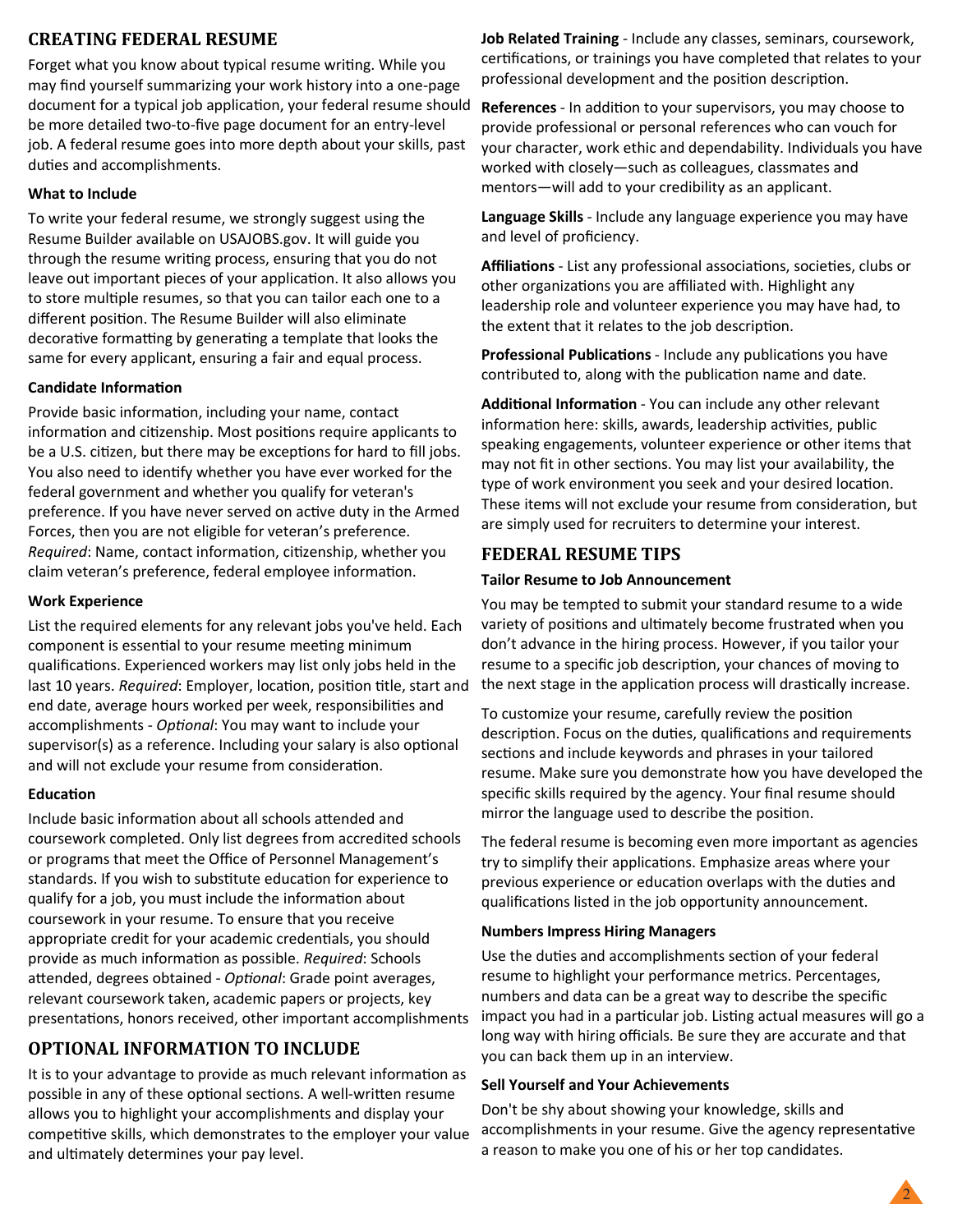Include skills and achievements that go beyond your work experience and education. Think about all activities that might qualify you for a job, such as: involvement in social or religious organizations, volunteer experiences, unique projects or interests, awards or certificates and subjects mastered. These items may set your resume above the rest, especially if they correspond to the qualifications for the position.

#### **Check Your Spelling and Grammar**

One of the biggest complaints from federal agencies is that applicants frequently do not edit their work and often have spelling and/or grammatical errors in their federal resumes. Use a word processor or ask a peer or professional to check your spelling and grammar. Doing so may help you avoid being overlooked when it comes time for an agency to select candidates for an interview.

#### **Keep a Copy of Private Sector Resume**

Some agencies use third-party application systems that are not USAJOBS.gov and may require a different kind of resume. If you have any questions about what documents to send, contact the agency's human resources representative for clarification.

#### **Be Concise**

Provide as much detail as possible, but be concise. Wordy or irrelevant information will only confuse the reader. When tailoring your resume, delete education or experiences that do not relate to the position.

Do not assume the reader is familiar with organizations in your resume. Provide context when appropriate, and avoid acronyms. Omit unnecessary details. Provide enough information to demonstrate your qualifications, without overwhelming the reader. Remember: the quality of the information is more important than the quantity.

Resource: https://gogovernment.org/writing-your-federal-resume/

## **APPLICATION QUESTIONNAIRES, ESSAYS AND OTHER MATERIALS**

Your federal resume is an important part of the application process, but it's not the only step toward getting a federal job. Many agencies will require you to answer application questionnaires, which use multiple-choice and short essay responses. Other assessment tools might also be used, such as the Foreign Service Exam at the State Department. The good news is that each federal agency is required to provide information about how it will rate or assess its applicants, so you will know up front what will be expected of you and how you will be judged.

You may also be asked for additional pieces of information, such as your college transcripts. If you miss any piece that is asked of you, your application will likely be disqualified—so read carefully and follow through!

## **APPLICATION QUESTIONNAIRES AND ESSAYS**

#### **How to Answer Application Questionnaires**

Most agencies use application questionnaires to screen

candidates. Questionnaires vary in length, but may contain up to 50 or even 100 multiple-choice questions. Question formats may include yes/no, true/false, short-essay or standard multiplechoice questions. Some positions allow you to preview the questionnaire in the job posting, but generally you will complete the questionnaire when you submit your application.

To best answer these questions, take the time to consider your skills. Your questionnaire responses should mirror your resume. Some questionnaires include statements that ask you to summarize your experience in performing certain tasks with a range from "no experience" to "expert". If you claim to be an expert on every question answered but your resume doesn't validate that claim, the agency may think you are being dishonest. You should be able to back up your response through your resume or in an interview setting. If you find yourself ranking low on several of these questions, it may be a signal to you that you are not qualified for that particular position.

#### **Application Essays**

Applicants are generally not required to submit short essays when they initially apply for a position. However, it is important that you know what agencies are looking for in application essays, as they may be required in later stages of the application process.

Each job announcement will list specific qualifications or knowledge, skills and abilities the agency wants to see in an applicant. When asked to write short essays, you need to describe in writing how your experiences match the desired qualifications. If required to write these short essays, how far you get in the application process will likely be determined by your ability to convincingly address these qualifications.

As you write, be sure to include as much information as you can that responds to each qualification, even if that information is already included on your federal resume. Address key words and phrases mentioned in the position description, focus on experiences to which you directly contributed and avoid acronyms. When recounting your experiences, tell a story by explaining the challenge(s) you faced, the action(s) you took and the result(s) from your actions. Writing application essays is a great opportunity to use real-life examples to describe the experiences, education and activities listed on your resume.

## **OTHER COMMON APPLICATION MATERIALS**

Depending on the position and agency, you may be asked to submit multiple documents or forms with your application. Some of the more common types of documentation include college transcripts, professional certifications or proof of non-competitive status. In most cases, you will be able to mail or fax these documents separately if they are not accessible electronically.

Other application materials requested may include cover letters, letters of recommendation, or writing samples. Make sure that each document reinforces the knowledge, skills and abilities listed in the qualifications of the position which you have already spoken to in the other components of your application.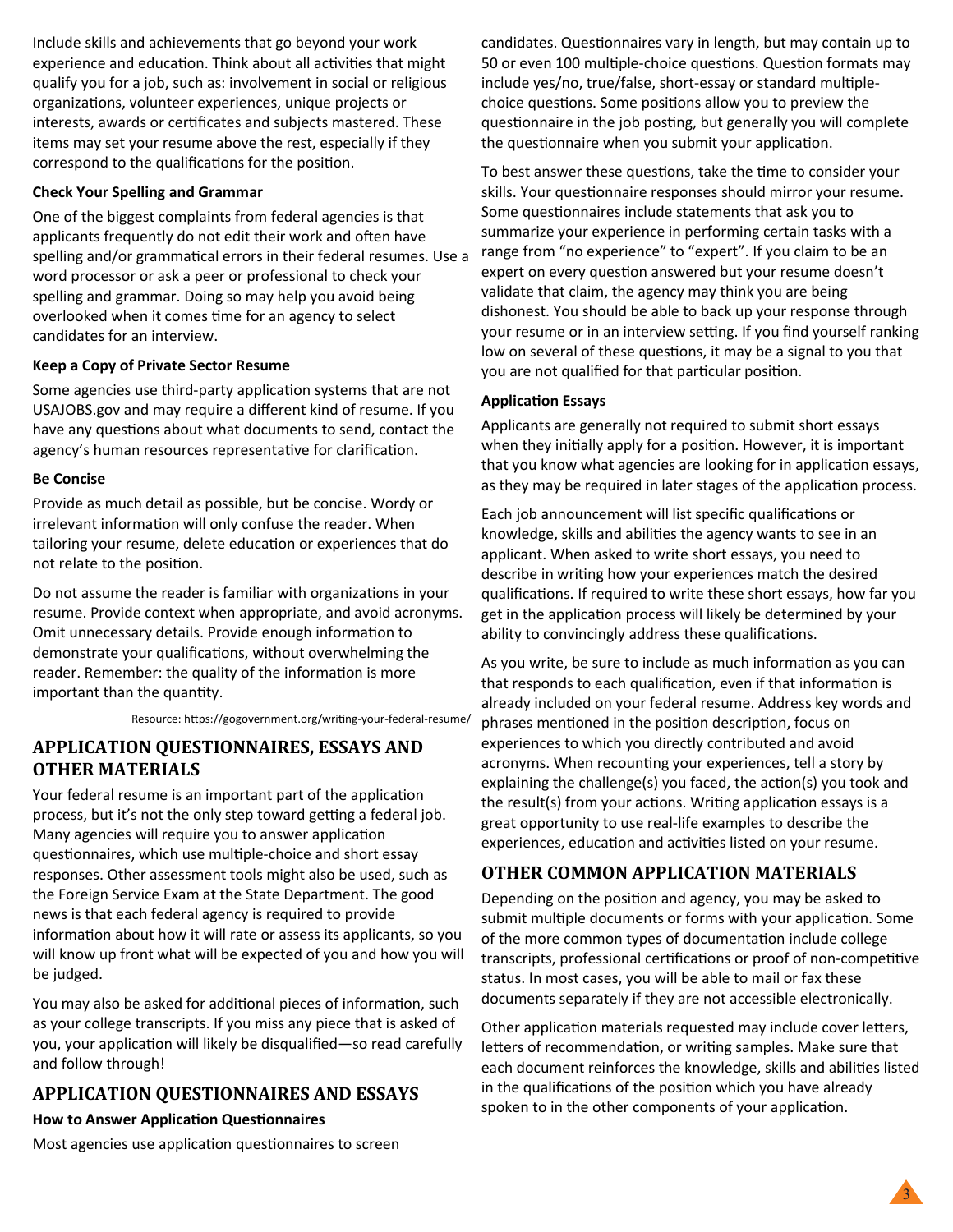## **Transcripts**

You may need to submit college transcripts if you are required to verify receipt of a degree, special coursework or if you are claiming superior academic achievement. Plan in advance to obtain your transcript, as some schools may need a few weeks for processing. If you are unable to obtain an official transcript, check with the HR contact listed on the job posting—some agencies may accept unofficial documents.

## **Verification of Status**

If you claim veteran's preference or another type of noncompetitive status, you must submit the appropriate documentation to verify this status. The forms you need are generally listed in the job posting. USAJOBS.gov also provides links to many of these forms.

Resource: https://gogovernment.org/application-questionnaires-essays-and-othermaterials/

## **TIPS FOR SUBMITTING FEDERAL JOB APPLICATION**

## **Submit Application On Time**

The federal application process may have more steps than you are accustomed to, so allow plenty of time to thoroughly complete your application. Agencies will not make exceptions if you miss the deadline.

## **Follow Instructions**

After reading the application requirements in the "How to Apply" section of the job announcement, be sure to complete each step and include all required items. When you are ready to submit your application on USAJOBS.gov, you may be redirected to an external hiring system. You will need to create a login on this website to actually submit your application. Be sure to submit all application materials through the agency's system of choice.

## **Note Key Application Details**

For future reference, save both the job announcement number and the HR contact information listed in on the job posting in case you need to follow up with the agency.

## **Save Copy of Application**

You will want to review your application if asked to interview, especially if you have recently applied to a number of jobs.

## **Be Consistent**

Each piece of the application package should reinforce your qualifications for the position. Be consistent in what skills and abilities you highlight in the resume, questionnaire and other application materials.

Resource: https://gogovernment.org/tips-for-submitting-your-federal-job-application/

## **VETERANS' PREFERENCE**

Veterans' Preference was established by Congress to recognize those who have served our country and, in doing so, have suffered economic loss and, in some cases, have become disabled. It is designed to give veterans extra assistance in competing for a federal job.

Typically, veterans must have served on active duty for at least two years during a period of war or be disabled in order to be eligible for Veterans' Preference. Veterans receive an additional 5 to 10 points which is added to their score on the competitive civil service examination. Veterans' Preference does not guarantee the veteran a job.

## **Veterans Preference information**: **fedshirevets.gov**

## **DISABILITY ACCOMMODATIONS**

Federal agencies provide reasonable accommodations to individuals with disabilities, as long as you meet the job qualifications. Some of the accommodations provided include:

- TTYs for use with telephones
- Hardware and software that make computers accessible if you have vision impairments or difficulty using your hands
- Sign language interpreters or readers
- Training and other written materials in an alternative format (e.g., braille, audio tape, computer disk)
- Physical changes, such as installing a ramp or modifying a workspace

## **ADDITIONAL TIPS**

https://gogovernment.org/applying-for-a-federal-job/

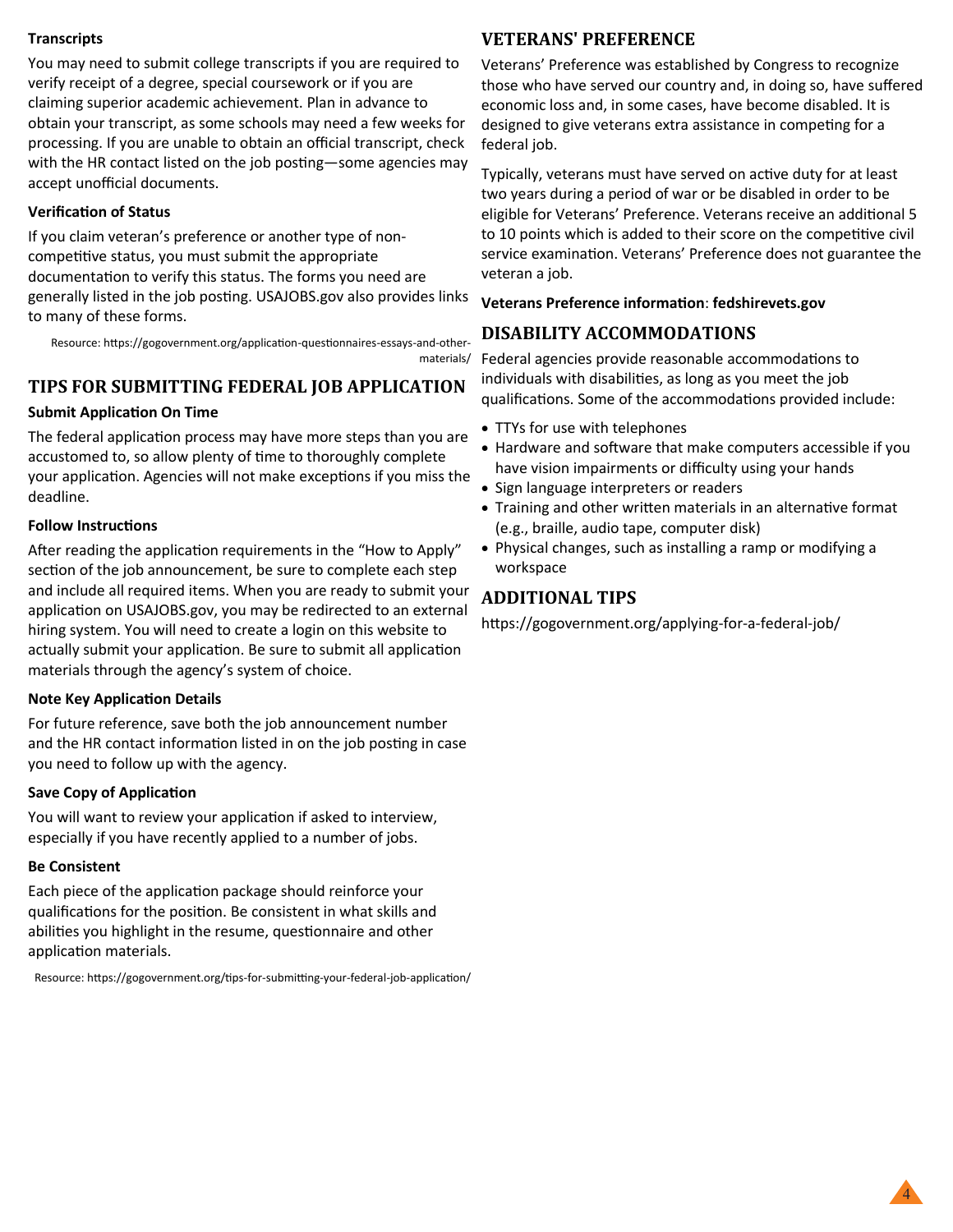# **Captain Skyhawk**

123 Skyhawk Drive | Martin, TN 38237 | 731.123.1234 | skyhawk@ut.utm.edu

**Country of Citizenship**: United States of America **Veterans' Preference**: No **Highest Grade**: GS-02-?, 06/20XX-08/20XX **Contact Current Employer**: Yes

**AVAILABILITY** Job Type: Permanent

Work Schedule: Full Time

#### **DESIRED LOCATIONS** US-DC-Washington/Metro US-VA-Northern

**WORK EXPERIENCE Tennessee Cooperative Extension Martin, TN US**

Temporary Recent Graduate

**9/20XX - present Salary: 20 USD per Hour Hours per week: 40**

#### **Program Coordinator**

- − Oversee three mentoring programs in limited resource communities
- − Recruit, train and manage 25 adult mentors and 30 youth
- − Develop marketing and training materials for use in FMP programs and other county mentoring initiatives
- − Write and manage program grants, hire outside contractors for grant implementation
- − Communicate in Spanish with program participants and their families
- − (Contact Supervisor: Yes, Supervisor's Name: Jan Doe, Supervisor's Phone: 731.123.1234)

#### **U.S. Consulate (Department of State) Milan, Lombardy Italy**

## **Political and Economic Section Intern, NA**

- − Researched and wrote regional economic and political briefs for US Ambassador's Milan consulate district visits
- − Worked with Italian professionals in regional chambers of commerce, banks, NGO's and government offices to compile briefs
- − Utilized Italian language skills and political and cultural knowledge in a variety of settings
- − (Contact Supervisor: yes, Supervisor's Name: John Doe, Supervisor's Phone: State Dept in Wash. DC)

**Department of State (Educational and Cultural Affairs) Washington, DC US**

**9/20XX - 8/20XX Grade Level: 02 Hours per week: 20**

**9/20XX - 12/20XX Grade Level: NA Hours per week: 45**

#### **Intern, Public Affairs Assistant, GS**

- − Wrote articles in Bureau newsletter & press releases
- − Supervised contractors on communications project
- − Contacted and pitched media for program publicity
- − Assembled financial and budget information for use in ECA material
- − (Contact Supervisor: Yes, Supervisor's Name: Janet Doe, Supervisor's Phone: 202.123.1234)